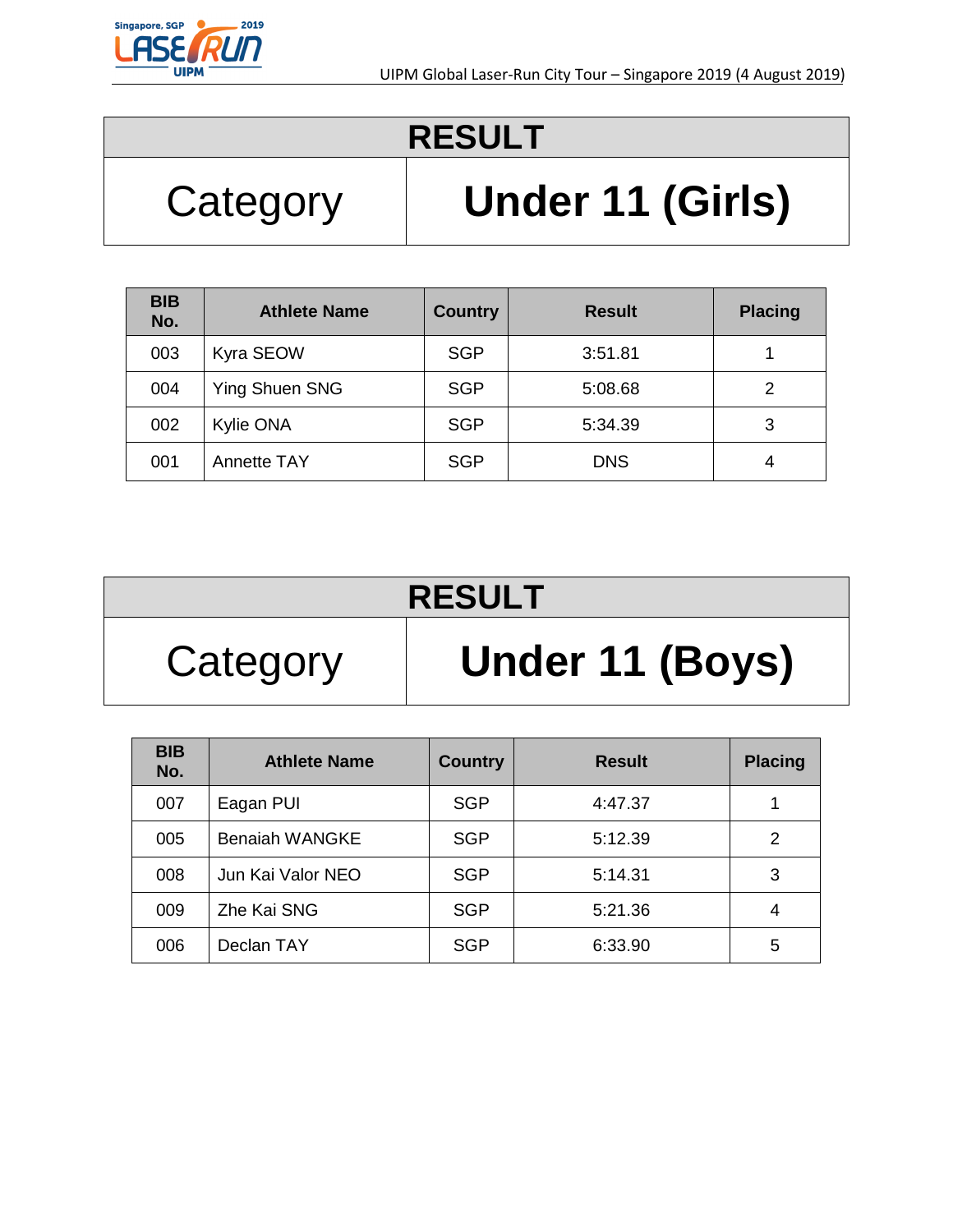

## Category **Under 13 (Girls)**

| <b>BIB</b><br>No. | <b>Athlete Name</b>                | <b>Country</b> | <b>Result</b> | <b>Placing</b> |
|-------------------|------------------------------------|----------------|---------------|----------------|
| 011               | Ashley-Mae HARRISON                | PHI            | 6:49.17       | 1              |
| 016               | Hana TAN                           | SGP            | 7:07.86       | $\overline{2}$ |
| 013               | <b>Clairese CHUA</b>               | <b>SGP</b>     | 7:26.68       | 3              |
| 017               | Kate ONA                           | <b>SGP</b>     | 7:49.59       | 4              |
| 015               | <b>Drinah SIM</b>                  | <b>SGP</b>     | 8:13.03       | 5              |
| 018               | Kayinn NG                          | <b>SGP</b>     | 8:31.61       | 6              |
| 012               | Carysa NG                          | <b>SGP</b>     | 8:35.84       | $\overline{7}$ |
| 019               | Megan CHUA                         | <b>SGP</b>     | 8:47.39       | 8              |
| 022               | Sophie May-Anne<br><b>WITTCHEN</b> | <b>SGP</b>     | <b>DNS</b>    | 9              |

### **RESULT**

## Category **Under 13 (Boys)**

| <b>BIB</b><br>No. | <b>Athlete Name</b>     | <b>Country</b> | <b>Result</b> | <b>Placing</b> |
|-------------------|-------------------------|----------------|---------------|----------------|
| 035               | <b>Takuto KAWANISHI</b> | <b>SGP</b>     | 8:07.54       |                |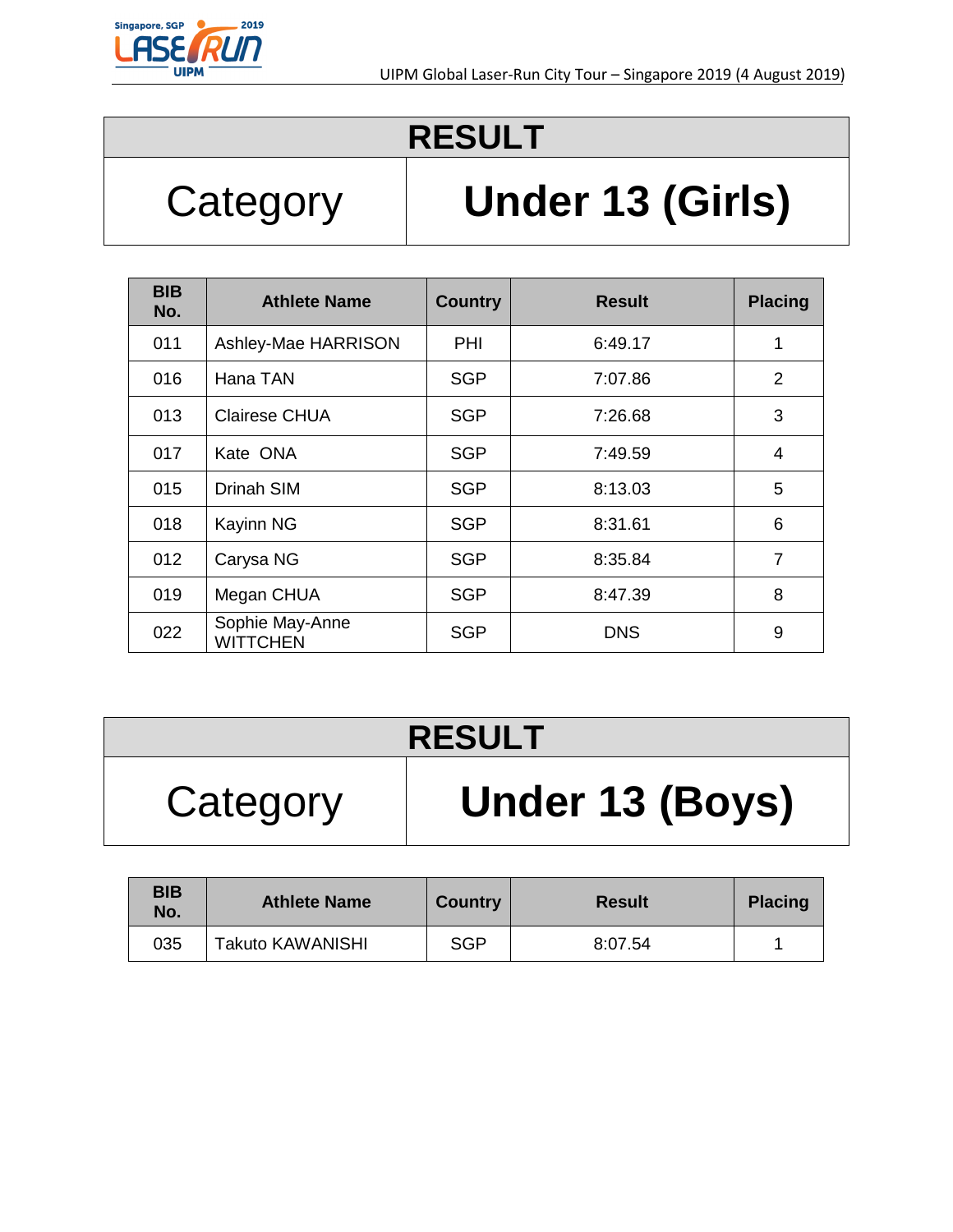

# Category **Under 15 (Girls)**

| <b>BIB</b><br>No. | <b>Athlete Name</b> | <b>Country</b> | <b>Result</b> | <b>Placing</b> |
|-------------------|---------------------|----------------|---------------|----------------|
| 010               | Anneliese COLLINGS  | NZL            | 6:27.03       | 1              |
| 023               | Valencia TAN        | <b>SGP</b>     | 6:54.06       | 2              |
| 014               | Clarissa Renae TAN  | <b>SGP</b>     | 7:13.80       | 3              |
| 024               | Wan Ni TANG         | <b>SGP</b>     | 7:41.45       | 4              |
| 021               | Shaoxun Chloe TEO   | <b>SGP</b>     | 7:47.29       | 5              |
| 025               | Zahra YASMIN        | <b>SGP</b>     | 8:00.33       | 6              |
| 020               | Samantha TAY        | <b>SGP</b>     | 8:36.65       | 7              |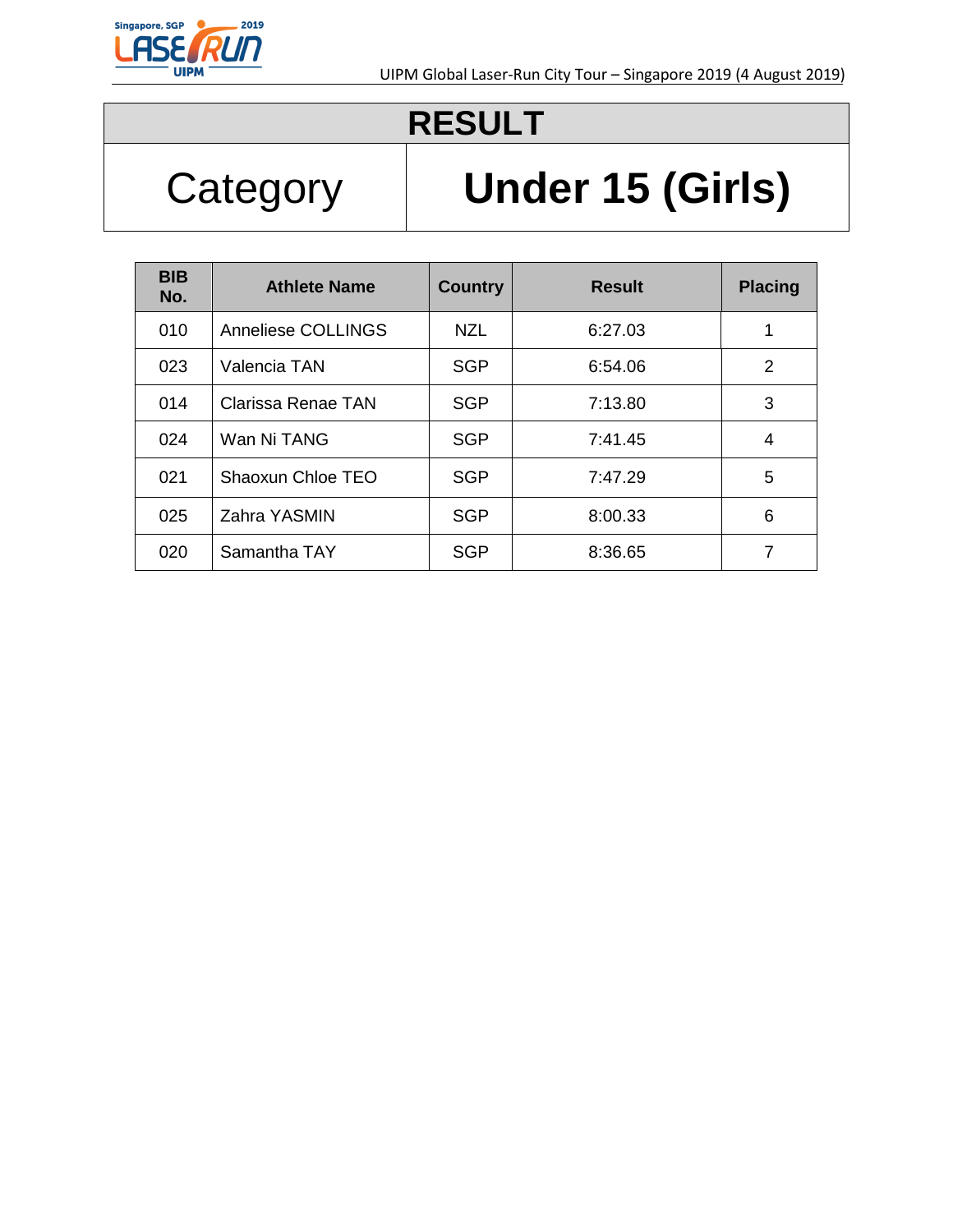

# Category **Under 15 (Boys)**

| <b>BIB</b><br>No. | <b>Athlete Name</b>             | <b>Country</b> | <b>Result</b> | <b>Placing</b> |
|-------------------|---------------------------------|----------------|---------------|----------------|
| 032               | Witchapon LOOKJUN               | <b>THA</b>     | 4:46.66       | 1              |
| 027               | <b>Joel COLLINGS</b>            | <b>NZL</b>     | 4:51.16       | $\overline{2}$ |
| 029               | Pat KERDCHANTRONG               | <b>THA</b>     | 4:55.06       | 3              |
| 031               | Matesh MOHAN                    | <b>SGP</b>     | 6:00.56       | 4              |
| 030               | Chandrasekar RADHA PARI         | <b>IND</b>     | 7:06.22       | 5              |
| 036               | Voy LEE                         | <b>SGP</b>     | 7:40.24       | 6              |
| 033               | Nathan NG                       | <b>SGP</b>     | 7:53.81       | $\overline{7}$ |
| 034               | <b>Ruifeng THAM</b>             | <b>SGP</b>     | 8:03.05       | 8              |
| 028               | <b>Julian LEE</b>               | <b>SGP</b>     | <b>DNS</b>    | 9              |
| 026               | <b>Adrain ANTONIO FERNANDES</b> | <b>IND</b>     | <b>DSQ</b>    | 9              |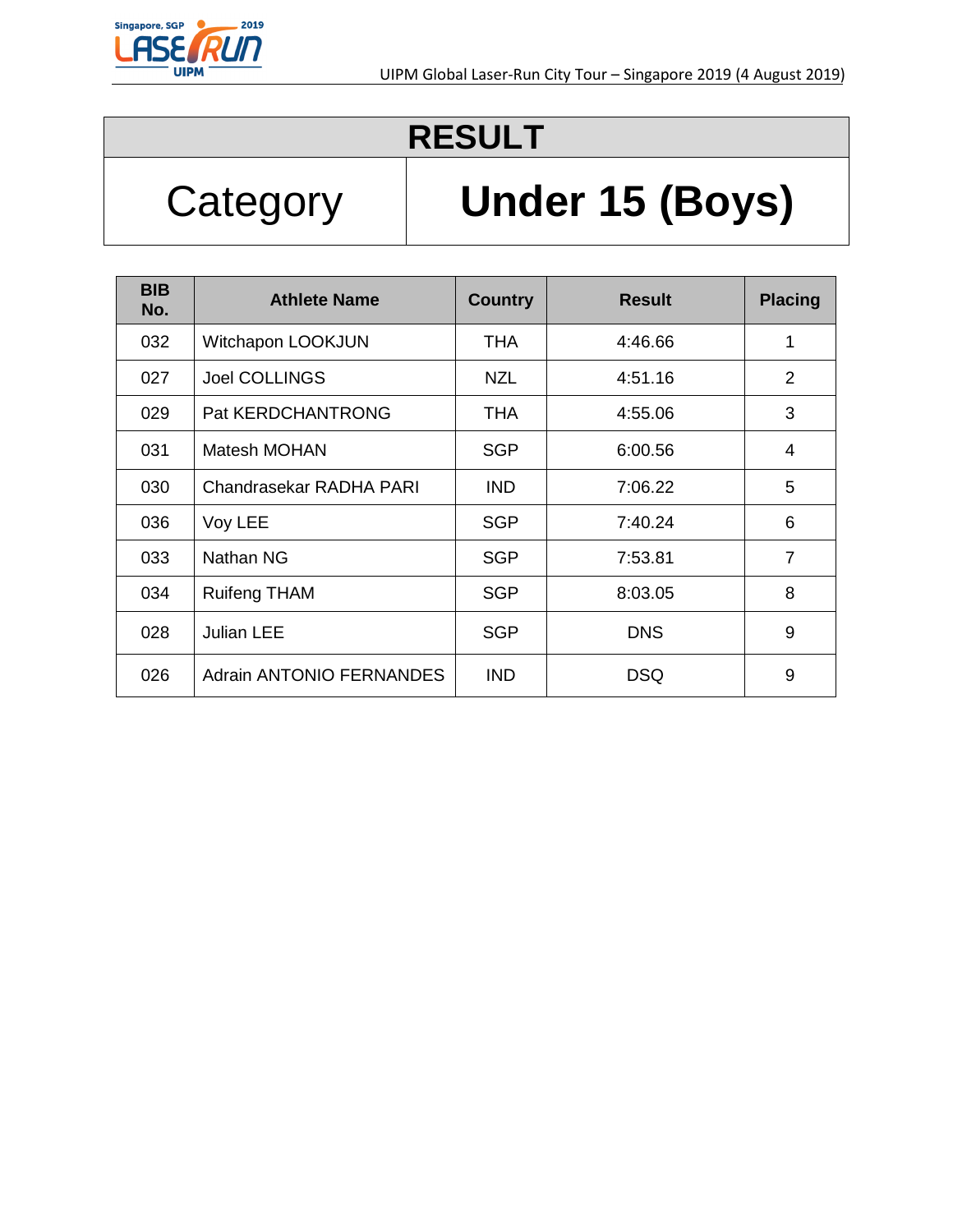

## Category **Under 17 (Girls)**

| <b>BIB</b><br>No. | <b>Athlete Name</b>      | <b>Country</b> | <b>Result</b> | <b>Placing</b> |
|-------------------|--------------------------|----------------|---------------|----------------|
| 041               | <b>Felis TAN</b>         | <b>SGP</b>     | 5:52.10       | 1              |
| 038               | Kirsten COLLINGS         | <b>NZL</b>     | 6:01.18       | $\overline{2}$ |
| 039               | <b>Annabel Faith TAN</b> | <b>SGP</b>     | 7:09.57       | 3              |
| 042               | Naomi NG                 | <b>SGP</b>     | 7:19.47       | 4              |
| 037               | Kei San YONG             | <b>MAS</b>     | 9:48.92       | 5              |
| 040               | Cadis Qiya SOH           | <b>SGP</b>     | <b>DNS</b>    | <b>NA</b>      |

## **RESULT**

# Category **Under 17 (Boys)**

| <b>BIB</b><br>No. | <b>Athlete Name</b>                       | <b>Country</b> | <b>Result</b> | <b>Placing</b> |
|-------------------|-------------------------------------------|----------------|---------------|----------------|
| 047               | Ian Izree MUHAMMAD<br><b>HAIRUL NAZWA</b> | <b>SGP</b>     | 5:25.13       |                |
| 046               | <b>Bryan SEAH</b>                         | <b>SGP</b>     | 5:30.48       | 2              |
| 045               | <b>Brien CHIA</b>                         | <b>SGP</b>     | 5:31.57       | 3              |
| 044               | Aaditya TANWANI                           | <b>SGP</b>     | 5:38.99       | 4              |
| 049               | <b>Timothy TAI</b>                        | <b>SGP</b>     | 6:02.91       | 5              |
| 048               | Kenneth Kai Siang TAN                     | <b>SGP</b>     | 6:56.48       | 6              |
| 043               | Yi H'ng LOW                               | <b>MAS</b>     | 8:07.37       | 7              |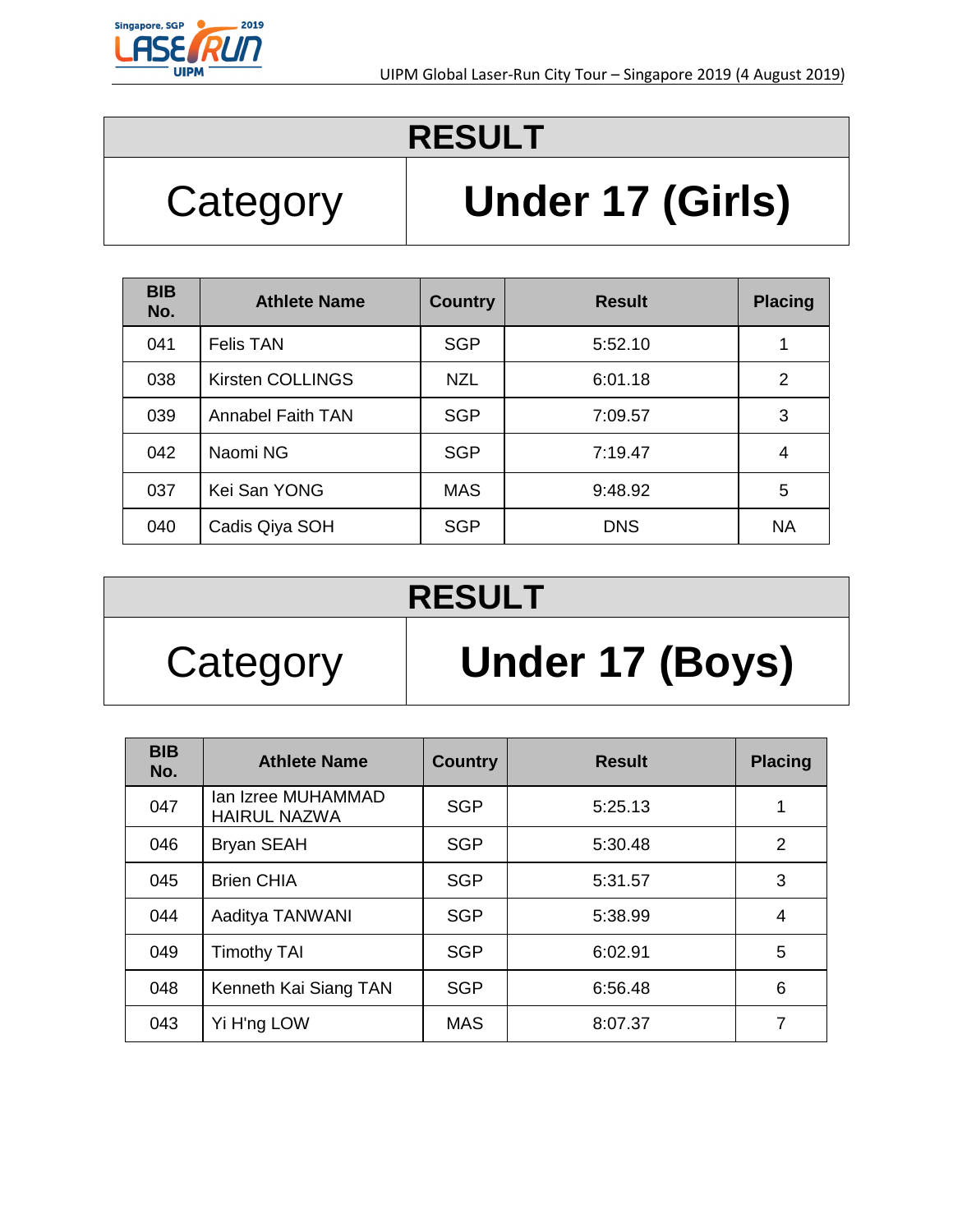

# Category **Under 19 (Women)**

| <b>BIB</b><br>No. | <b>Athlete Name</b> | <b>Country</b> | <b>Result</b> | <b>Placing</b> |
|-------------------|---------------------|----------------|---------------|----------------|
| 087               | Huee Li LIM         | <b>MAS</b>     | 9:35.09       |                |

| <b>RESULT</b> |                |  |  |  |
|---------------|----------------|--|--|--|
| Category      | Under 19 (Men) |  |  |  |

| <b>BIB</b><br>No. | <b>Athlete Name</b>  | <b>Country</b> | <b>Result</b> | <b>Placing</b> |
|-------------------|----------------------|----------------|---------------|----------------|
| 102               | Troy KOH RONG EN     | <b>SGP</b>     | 7:48.84       |                |
| 094               | Jun Han PANG         | <b>MAS</b>     | 8:50.74       | 2              |
| 097               | Desmond GO GUANG WEI | <b>SGP</b>     | 9:11.15       | 3              |
| 098               | Ee Howe ONG          | <b>SGP</b>     | <b>DNS</b>    | 4              |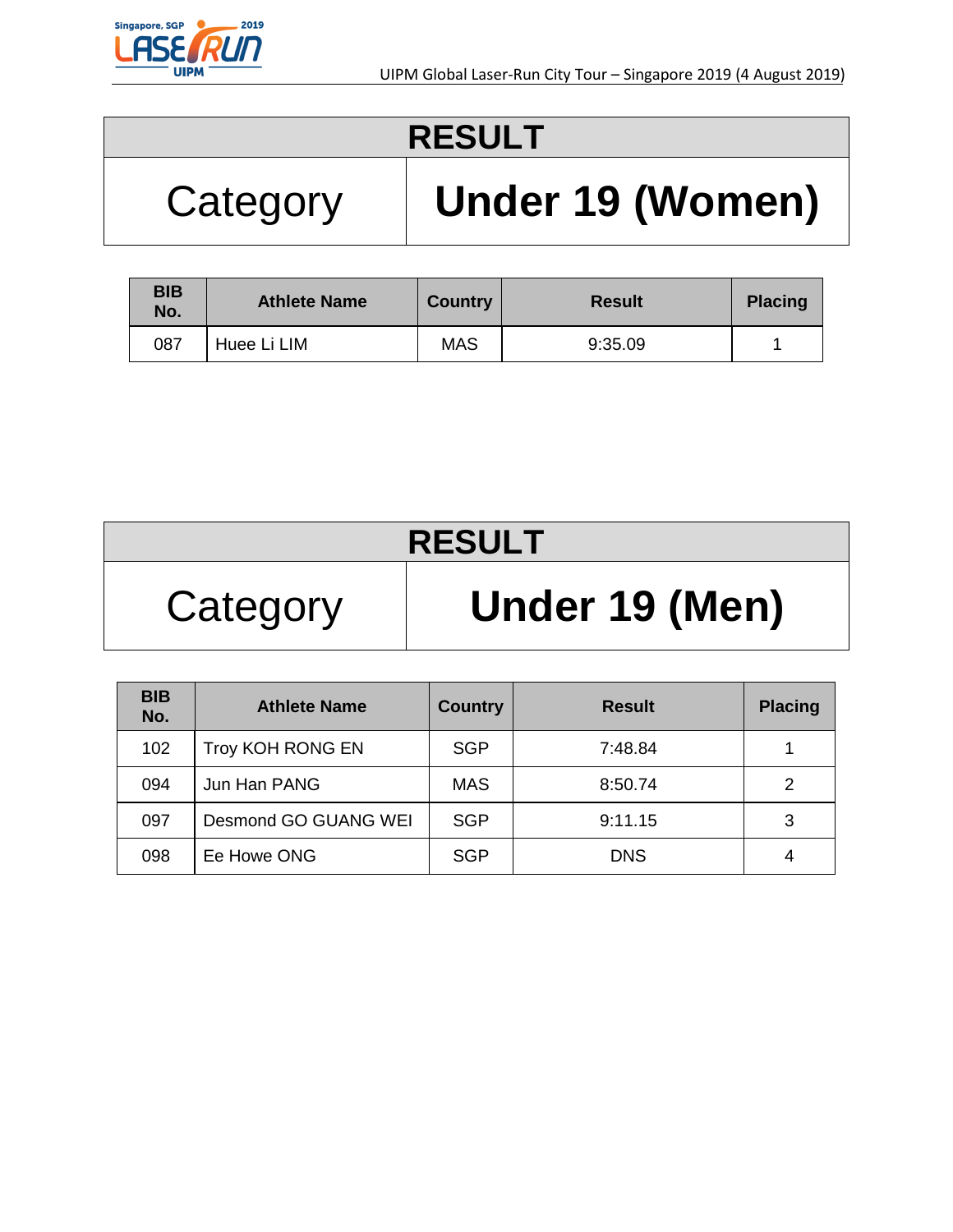

## Category **Juniors (Women)**

| <b>BIB</b><br>No. | <b>Athlete Name</b> | <b>Country</b> | <b>Result</b> | <b>Placing</b> |
|-------------------|---------------------|----------------|---------------|----------------|
| 088               | Jemima HYLTON       | <b>NZL</b>     | 9:57.98       |                |

| <b>RESULT</b> |                      |  |  |
|---------------|----------------------|--|--|
| Category      | <b>Juniors (Men)</b> |  |  |

| <b>BIB</b><br>No. | <b>Athlete Name</b>                  | <b>Country</b> | <b>Result</b> | <b>Placing</b> |
|-------------------|--------------------------------------|----------------|---------------|----------------|
| 095               | Michael Anton Ver<br><b>COMALING</b> | PHI            | 6:35.74       |                |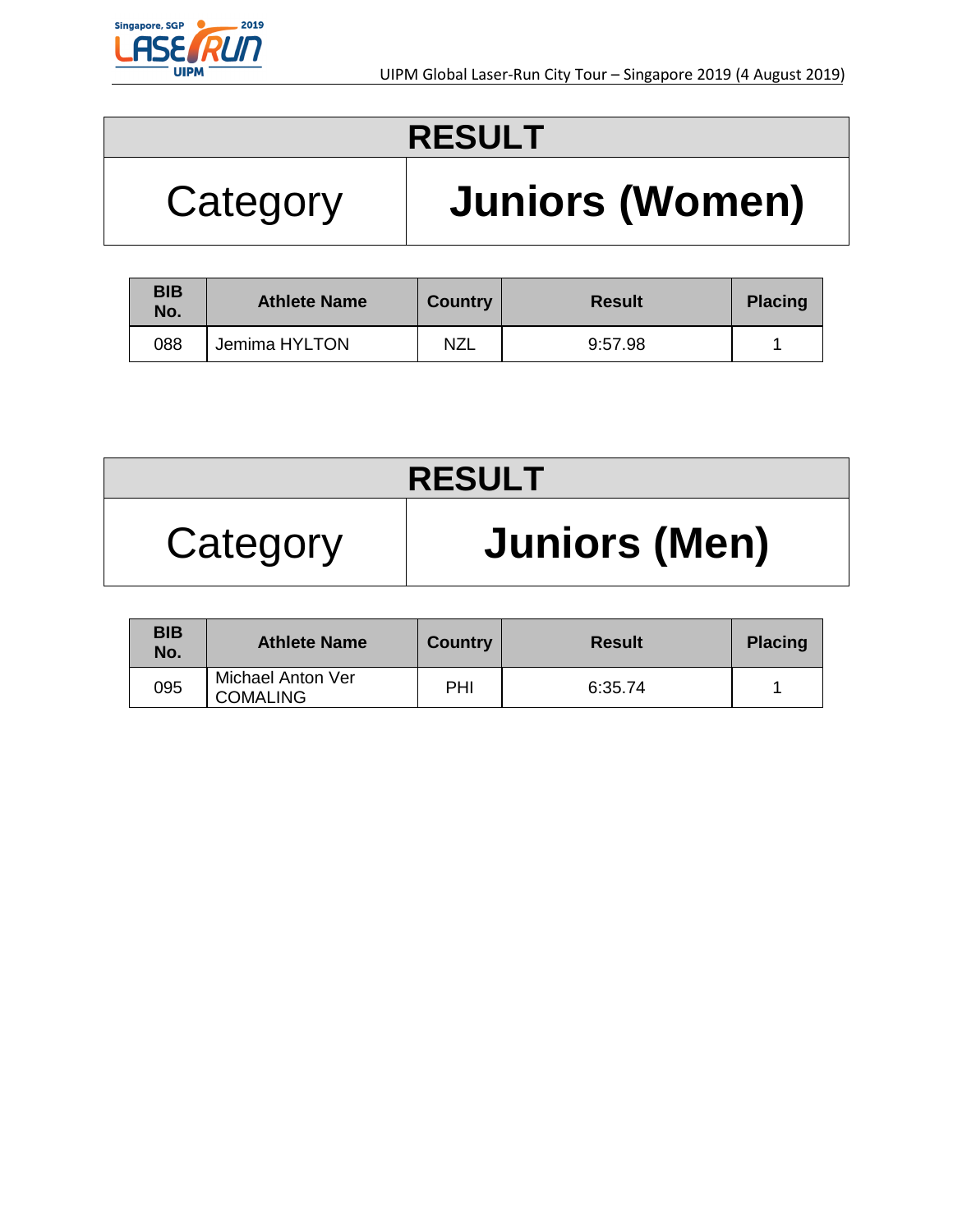

## Category | **Seniors (Women)**

| <b>BIB</b><br>No. | <b>Athlete Name</b>  | <b>Country</b> | <b>Result</b> | <b>Placing</b> |
|-------------------|----------------------|----------------|---------------|----------------|
| 092               | Shermin SOH          | <b>SGP</b>     | 9:19.75       |                |
| 089               | Hwei Sean NG         | <b>SGP</b>     | 9:39.77       | 2              |
| 090               | Vivien CHEN          | <b>MAS</b>     | 10:19.24      | 3              |
| 091               | Kaewruethai COLLINGS | <b>NZL</b>     | 10:36.53      | 4              |
| 093               | Zhi Li LEE           | <b>SGP</b>     | 12:17.46      | 5              |

#### **RESULT**

## Category | **Seniors (Men)**

| <b>BIB</b><br>No. | <b>Athlete Name</b> | <b>Country</b> | <b>Result</b> | <b>Placing</b> |
|-------------------|---------------------|----------------|---------------|----------------|
| 101               | <b>Terry LEK</b>    | <b>SGP</b>     | 9:00.69       |                |
| 096               | Daniel ROUQUETTE    | <b>SGP</b>     | 9:52.96       | 2              |
| 100               | Phyo Myat Thu       | <b>SGP</b>     | 10:47.61      | 3              |
| 099               | <b>Marcus ONG</b>   | <b>SGP</b>     | <b>DNS</b>    | 4              |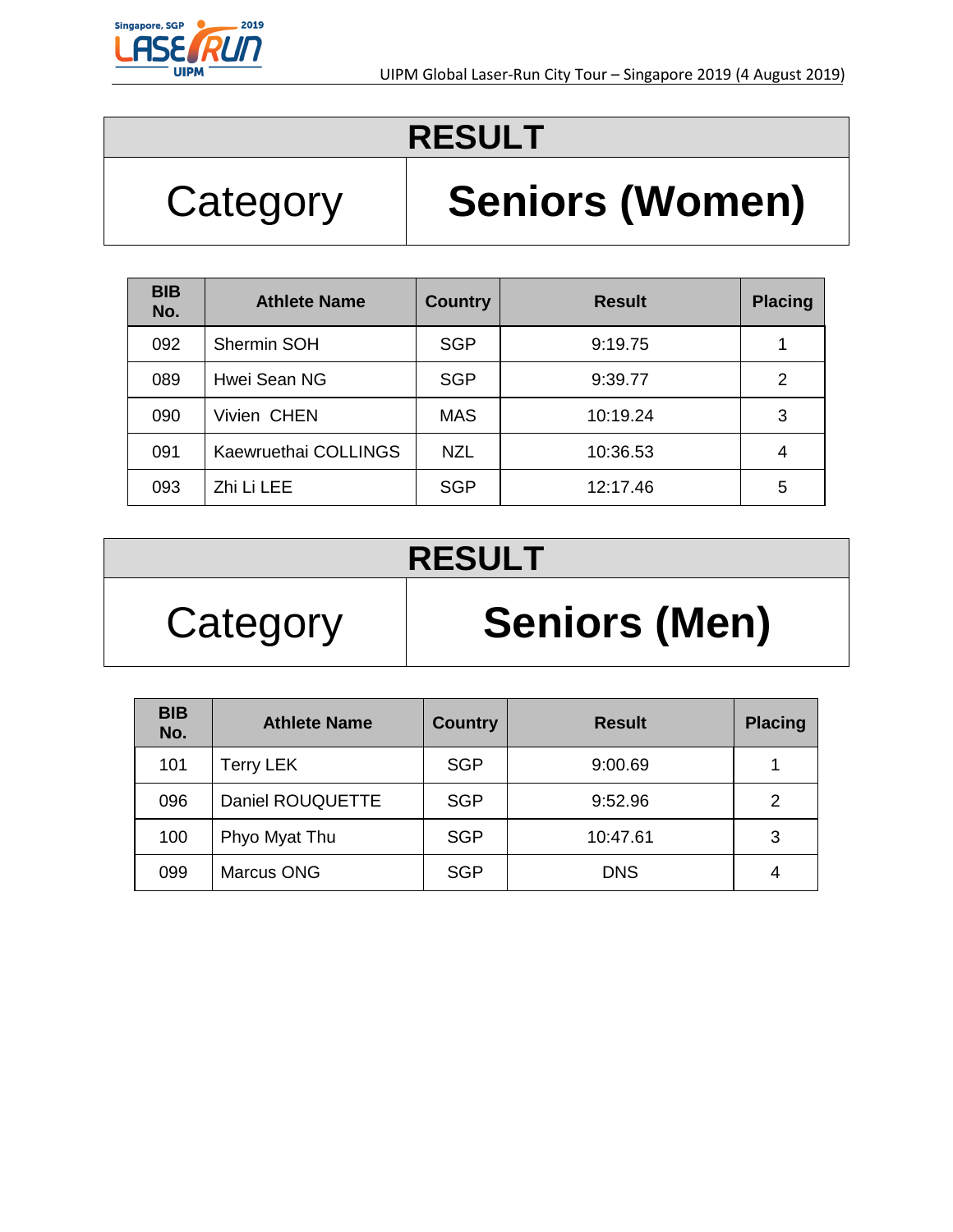

# Category **Master 40+ (Women)**

| <b>BIB</b><br>No. | <b>Athlete Name</b> | <b>Country</b> | <b>Result</b> | <b>Placing</b> |
|-------------------|---------------------|----------------|---------------|----------------|
| 107               | Sem Yee TAN         | <b>SGP</b>     | 8:02.07       | 1              |
| 106               | Salina IBRAHIM      | <b>SGP</b>     | 10:38.41      | 2              |
| 103               | Ei Ei CHIA          | <b>SGP</b>     | <b>DNP</b>    | <b>NA</b>      |
| 104               | Yuin Ying AW        | <b>USA</b>     | <b>DNP</b>    | <b>NA</b>      |
| 105               | <b>Emily TAN</b>    | <b>SGP</b>     | <b>DNP</b>    | <b>NA</b>      |
| 108               | Wann Ching LAUW     | <b>SGP</b>     | <b>DNP</b>    | <b>NA</b>      |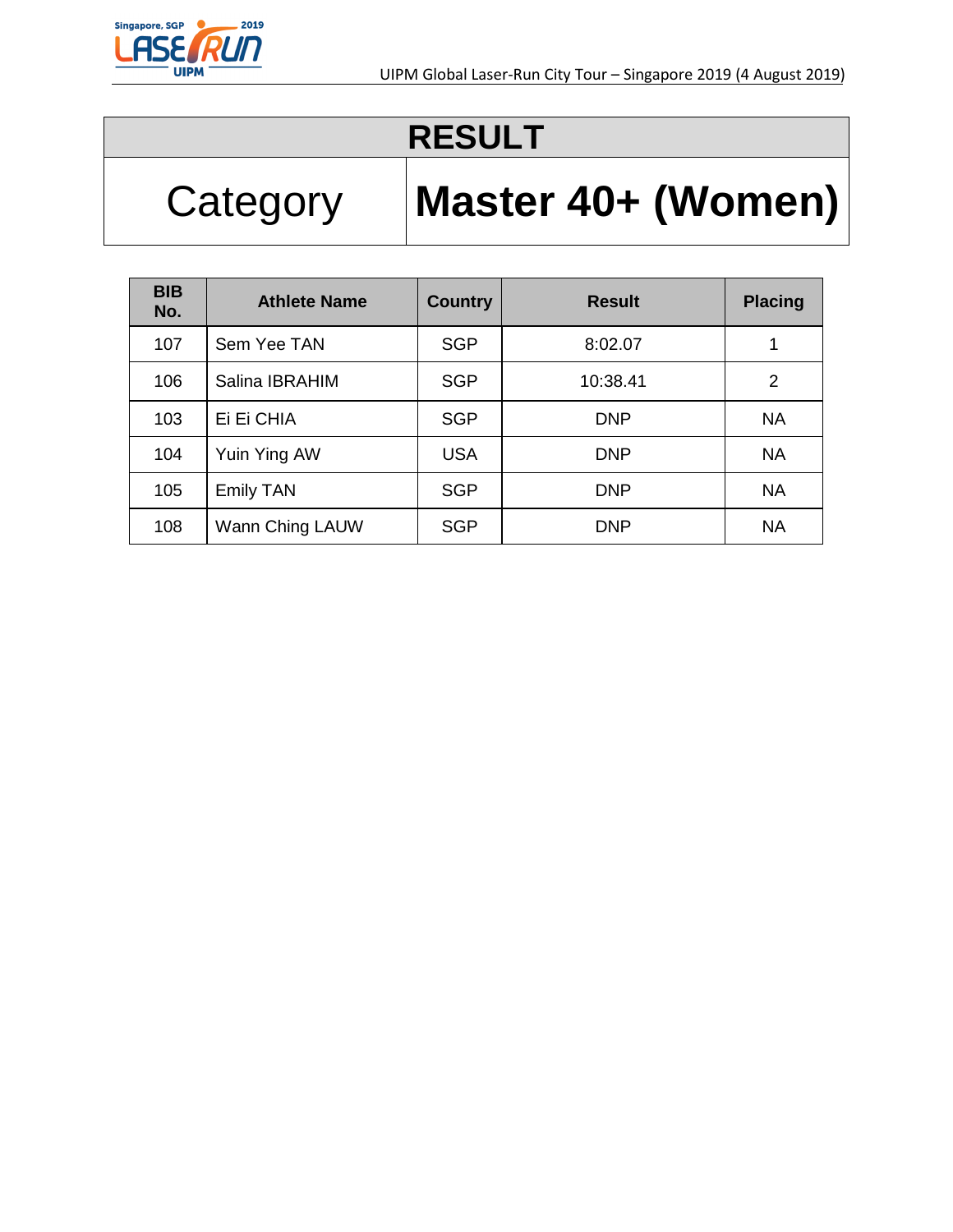

## Category | **Master 40+ (Men)**

| <b>BIB</b><br>No. | <b>Athlete Name</b>   | <b>Country</b> | <b>Result</b> | <b>Placing</b> |
|-------------------|-----------------------|----------------|---------------|----------------|
| 113               | Eugene BEH            | <b>SGP</b>     | 06:24.91      | 1              |
| 110               | Calvin BOK            | <b>SGP</b>     | 06:36.98      | $\overline{2}$ |
| 121               | <b>William LEOW</b>   | <b>SGP</b>     | 06:37.48      | 3              |
| 115               | John NG               | <b>SGP</b>     | 06:53.41      | 4              |
| 111               | <b>Carlsen TAY</b>    | <b>SGP</b>     | 06:57.87      | 5              |
| 117               | Lorbert TAY           | <b>SGP</b>     | 07:05.72      | 6              |
| 118               | <b>Nicholas FANG</b>  | <b>SGP</b>     | 07:06.07      | $\overline{7}$ |
| 112               | Chong Yin TAN         | <b>SGP</b>     | 07:19.83      | 8              |
| 119               | Saravanan TABETHU     | <b>SGP</b>     | 07:23.23      | 9              |
| 120               | Victor NEO            | <b>SGP</b>     | 07:33.53      | 10             |
| 109               | Boon Suan TAY         | <b>SGP</b>     | 08:01.25      | 11             |
| 114               | <b>Fabian WILLIAM</b> | <b>SGP</b>     | <b>DNS</b>    | 12             |
| 116               | <b>Kevin CHUA</b>     | <b>SGP</b>     | <b>DNS</b>    | 13             |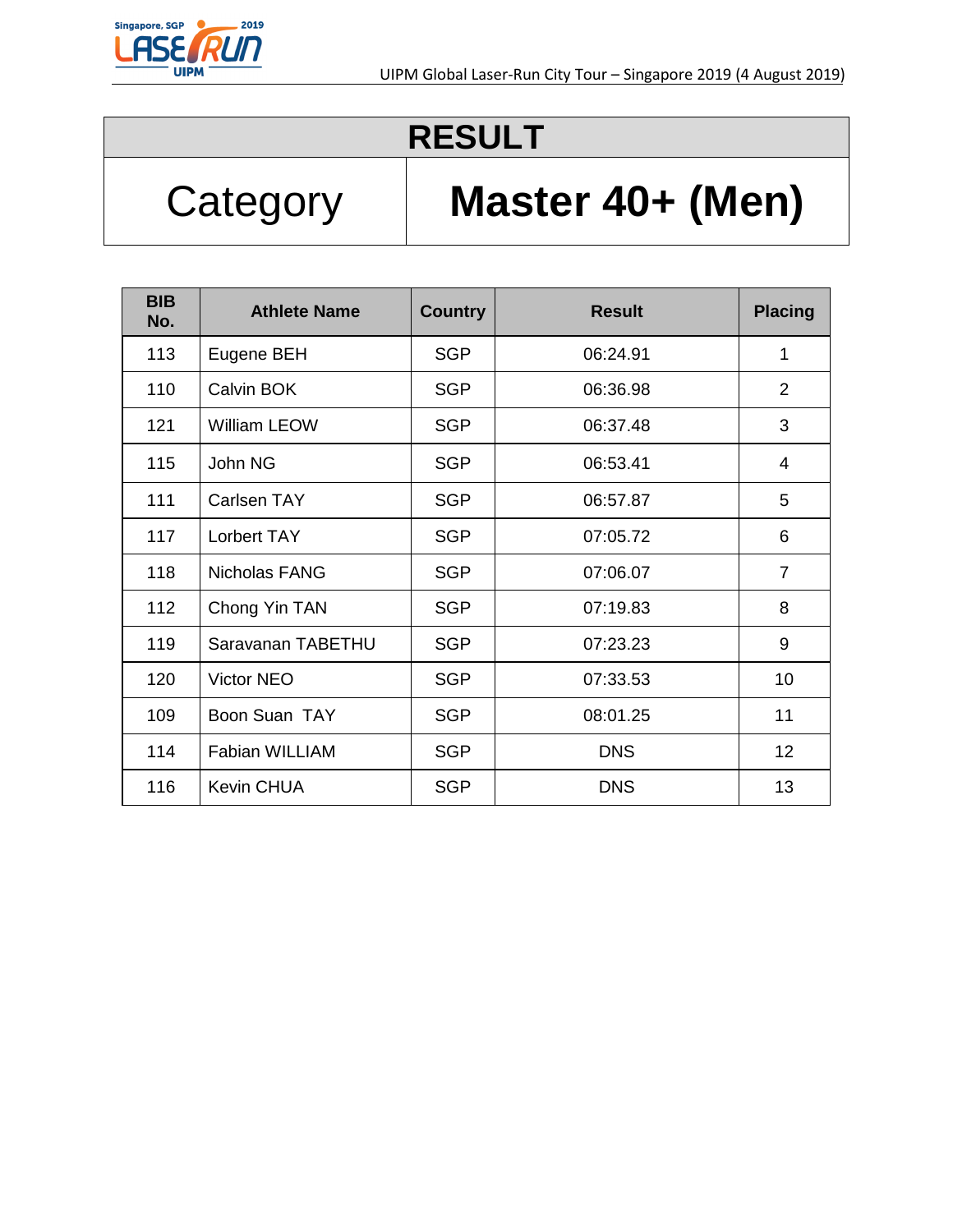

# Category **Master 50+ (Women)**

| <b>BIB</b><br>No. | <b>Athlete Name</b> | <b>Country</b> | <b>Result</b> | <b>Placing</b> |
|-------------------|---------------------|----------------|---------------|----------------|
| 077               | Sau Mei CHOO        | <b>SGP</b>     | 5:09.89       |                |
| 078               | <b>Siew Yin TAY</b> | <b>SGP</b>     | 5:59.49       |                |

| <b>RESULT</b> |                  |  |  |  |
|---------------|------------------|--|--|--|
| Category      | Master 50+ (Men) |  |  |  |

| <b>BIB</b><br>No. | <b>Athlete Name</b>     | <b>Country</b> | <b>Result</b> | <b>Placing</b> |
|-------------------|-------------------------|----------------|---------------|----------------|
| 085               | <b>Kwok Khoon SHUM</b>  | <b>SGP</b>     | 3:51.36       | 1              |
| 081               | <b>Howard KIM</b>       | <b>USA</b>     | 4:09.34       | $\overline{2}$ |
| 086               | Mun Kong Jason WONG     | <b>SGP</b>     | 4:28.75       | 3              |
| 083               | <b>Ernest WONG</b>      | <b>SGP</b>     | 4:33.63       | 4              |
| 082               | Elson LEE               | <b>SGP</b>     | 4:42.02       | 5              |
| 080               | Chun Guan LEK           | <b>SGP</b>     | 4:46.74       | 6              |
| 084               | Horn K KOH              | <b>SGP</b>     | 5:17.78       | 7              |
| 079               | <b>Michael HARRISON</b> | <b>AUS</b>     | <b>DNS</b>    | 8              |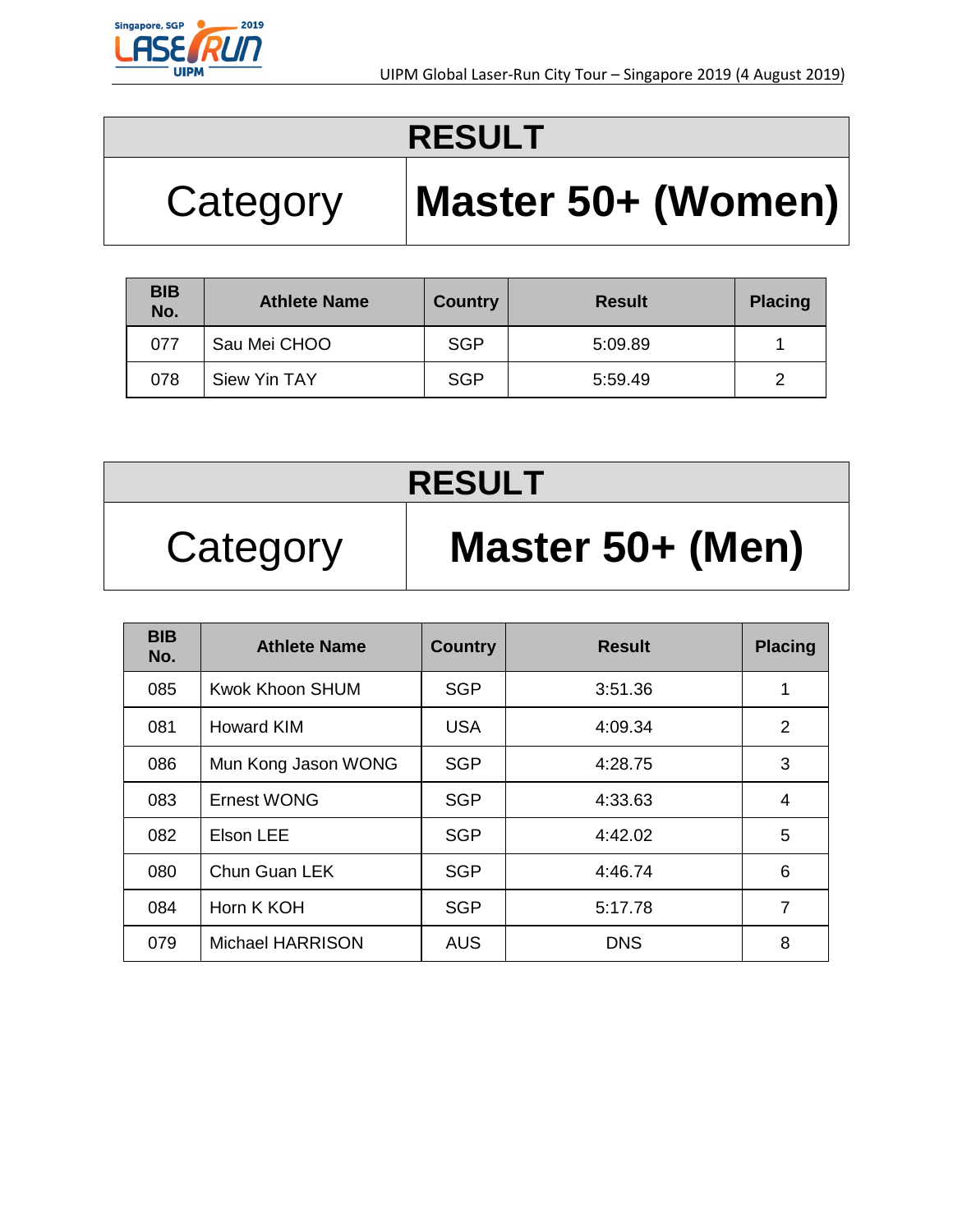

## Category **Elite (Women)**

| <b>BIB</b><br>No. | <b>Athlete Name</b>            | <b>Country</b> | <b>Result</b> | <b>Placing</b> |
|-------------------|--------------------------------|----------------|---------------|----------------|
| 052               | Muktapha CHANGHIN              | <b>THA</b>     | 14:30.72      | 1              |
| 055               | Praewa<br><b>KERDCHANTRONG</b> | THA            | 14:35.12      | 2              |
| 057               | <b>Tirada PRASONGPOL</b>       | THA            | 15:00.59      | 3              |
| 058               | <b>Shermaine TUNG</b>          | <b>SGP</b>     | 15:11.06      | 4              |
| 053               | Noraseela MOHD KHALID          | <b>MAS</b>     | 15:17.84      | 5              |
| 056               | Regina NG                      | <b>SGP</b>     | 17:59.58      | 6              |
| 051               | Jovita HO                      | <b>SGP</b>     | 18:48.61      | 7              |
| 050               | Kah May LEE                    | <b>MAS</b>     | 19:14.40      | 8              |
| 054               | Khar Yi CHIN                   | <b>SGP</b>     | <b>DNS</b>    | 9              |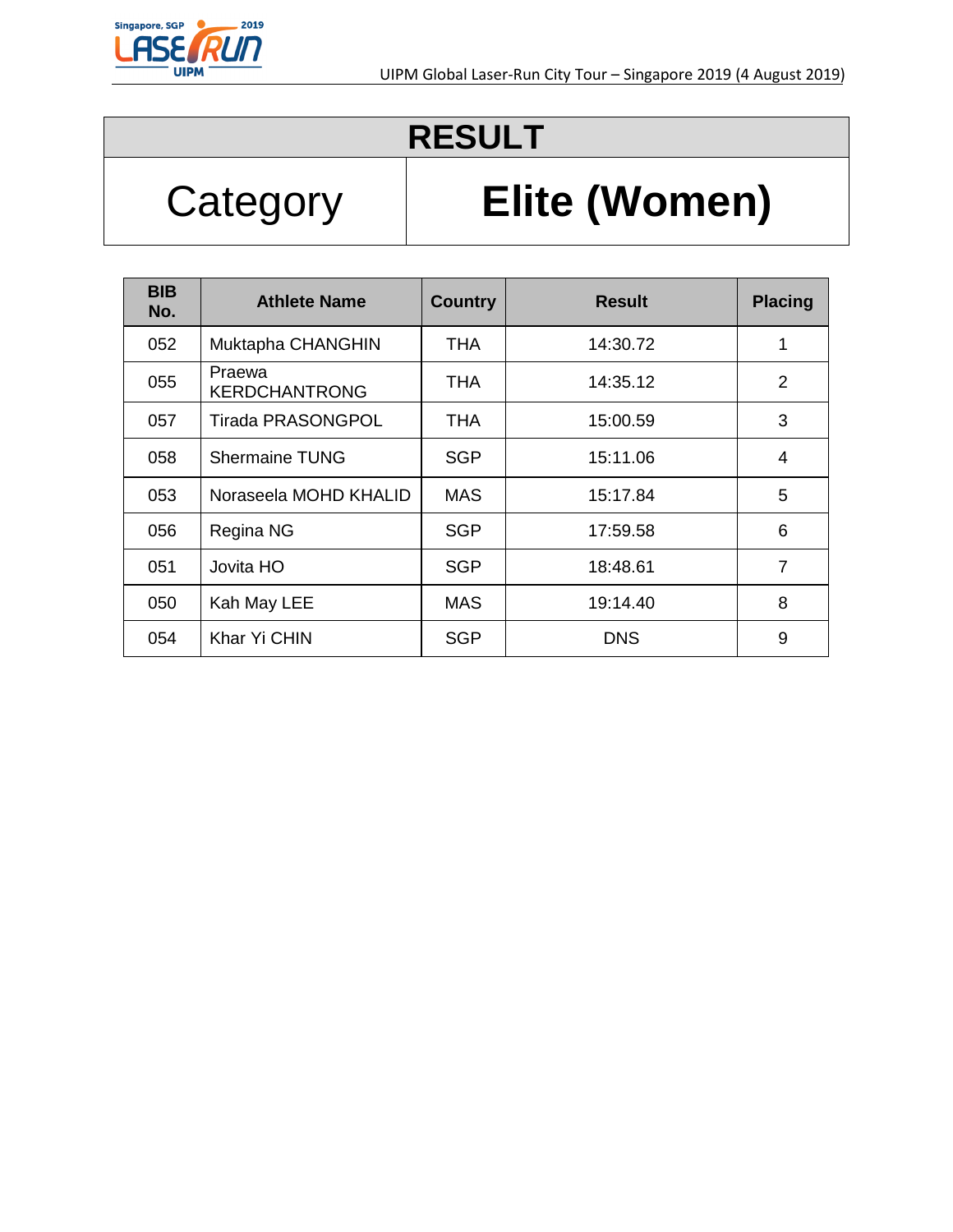

## Category **Elite (Men)**

| <b>BIB</b><br>No. | <b>Athlete Namex</b>                        | <b>Country</b> | <b>Result</b> | <b>Placing</b> |
|-------------------|---------------------------------------------|----------------|---------------|----------------|
| 076               | Sudsakorn HOONDEE                           | <b>THA</b>     | 12:07.00      | $\mathbf{1}$   |
| 070               | Narongdech TAPARAK                          | <b>THA</b>     | 12:23.83      | $\overline{2}$ |
| 072               | Nattaphon<br><b>KESORNPHORN</b>             | <b>THA</b>     | 12:45.30      | 3              |
| 060               | <b>Michael Anton Ver</b><br><b>COMALING</b> | PHI            | 13:08.80      | 4              |
| 065               | <b>Chanwit PULETATANG</b>                   | <b>THA</b>     | 13:17.21      | 5              |
| 068               | Khemmatat JANPRAPA                          | <b>THA</b>     | 13:49.26      | 6              |
| 073               | <b>Tyler CHAN</b>                           | <b>SGP</b>     | 13:53.45      | $\overline{7}$ |
| 074               | <b>Phurit YOHUANG</b>                       | <b>THA</b>     | 14:03.49      | 8              |
| 062               | Benjamin<br><b>BENJADHEERAPONG</b>          | <b>THA</b>     | 14:13.59      | 9              |
| 059               | <b>Muhamad Sulaiman</b><br>MUHAMAD RIZAM    | <b>MAS</b>     | 15:13.52      | 10             |
| 067               | <b>Kendrick TAY</b>                         | <b>SGP</b>     | 15:37.01      | 11             |
| 063               | Sin Siang SOH                               | <b>MAS</b>     | 15:43.83      | 12             |
| 066               | <b>Tevis ONG</b>                            | <b>MAS</b>     | 15:57.15      | 13             |
| 069               | Kiat Xuan KOK                               | <b>SGP</b>     | 16:11.46      | 14             |
| 061               | Jing En TAY                                 | <b>SGP</b>     | 17:05.23      | 15             |
| 071               | <b>Marcus ONG</b>                           | <b>SGP</b>     | <b>DNF</b>    | 16             |
| 064               | <b>Karthic HARISH</b>                       | <b>SGP</b>     | <b>DNS</b>    | 16             |
| 075               | Yan Mun FOONG                               | <b>SGP</b>     | <b>DNS</b>    | 16             |